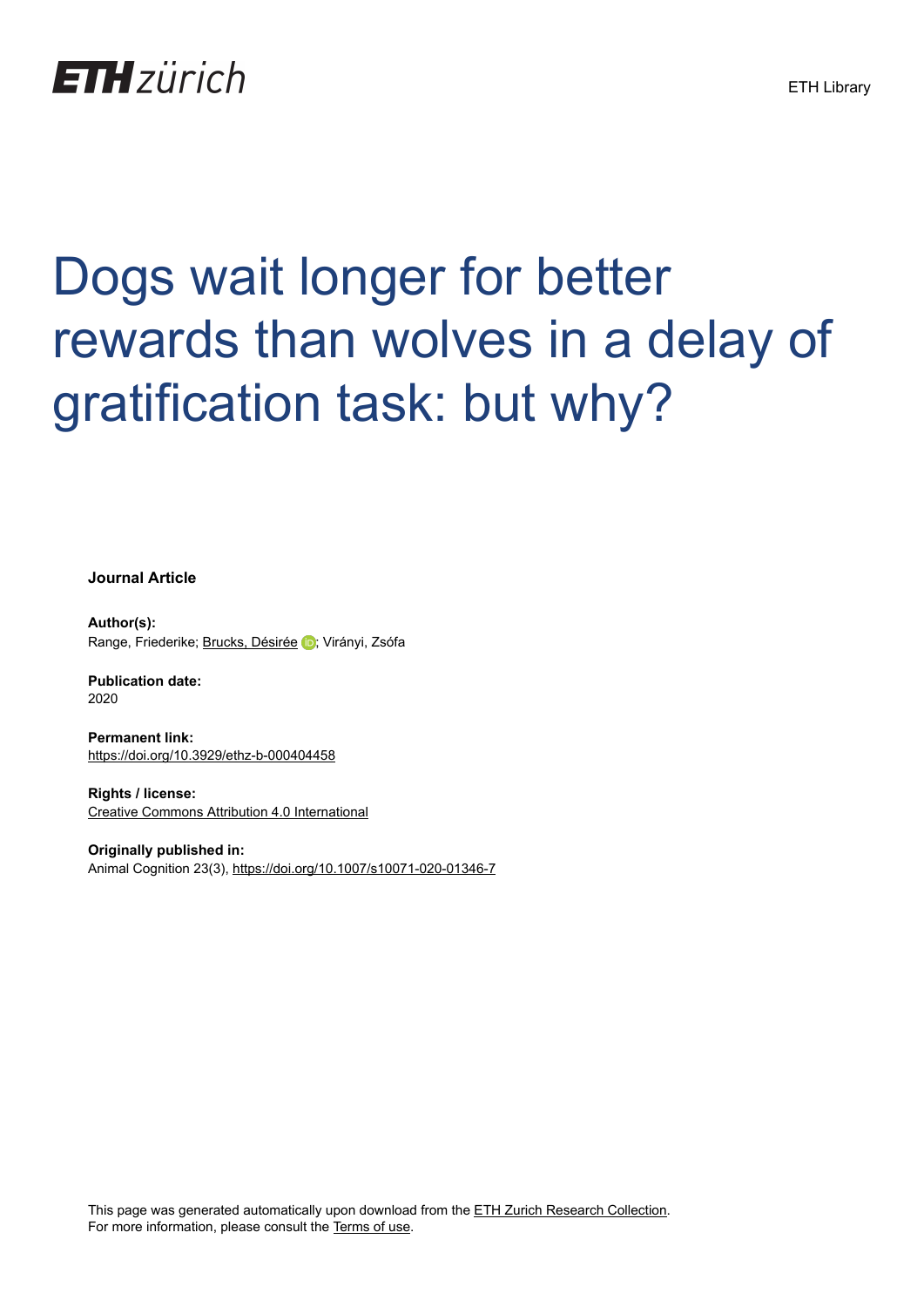**ORIGINAL PAPER**



# **Dogs wait longer for better rewards than wolves in a delay of gratifcation task: but why?**

**Friederike Range1,2  [·](http://orcid.org/0000-0003-3127-5536) Désirée Brucks2,3 · Zsófa Virányi1,2**

Received: 18 June 2019 / Revised: 20 December 2019 / Accepted: 4 January 2020 / Published online: 14 February 2020 © The Author(s) 2020

#### **Abstract**

Self-control has been shown to be linked with being cooperative and successful in humans and with the *g*-factor in chimpanzees. As such, it is likely to play an important role in all forms of problem-solving. Self-control, however, does not just vary across individuals but seems also to be dependent on the ecological niche of the respective species. With dogs having been selected to live in the human environment, several domestication hypotheses have predicted that dogs are better at selfcontrol and thus more tolerant of longer delays than wolves. Here we set out to test this prediction by comparing dogs' and wolves' self-control abilities using a delay of gratifcation task where the animals had to wait for a predefned delay duration to exchange a low-quality reward for a high-quality reward. We found that in our task, dogs outperformed the wolves waiting an average of 66 s vs. 24 s in the wolves. Food quality did not infuence how long the animals waited for the better reward. However, dogs performed overall better in motivation trials than the wolves, although the dogs' performance in those trials was dependent on the duration of the delays in the test trials, whereas this was not the case for the wolves. Overall, the data suggest that selection by humans for traits infuencing self-control rather than ecological factors might drive self-control abilities in wolves and dogs. However, several other factors might contribute or explain the observed diferences including the presence of the humans, which might have inhibited the dogs more than the wolves, lower motivation of the wolves compared to the dogs to participate in the task and/or wolves having a better understanding of the task contingencies. These possible explanations need further exploration.

**Keywords** Behavioural strategies · Domestication · Intertemporal choice · Quality exchange paradigm · Self-control

# **Introduction**

The ability to stop an immediate behaviour in favor of a more advantageous behaviour has been termed 'inhibitory control'. Being able to withhold such actions is highly important

**Electronic supplementary material** The online version of this article [\(https://doi.org/10.1007/s10071-020-01346-7\)](https://doi.org/10.1007/s10071-020-01346-7) contains supplementary material, which is available to authorized users.

 $\boxtimes$  Friederike Range Friederike.range@vetmeduni.ac.at

- <sup>1</sup> Wolf Science Center, Domestication Lab, Konrad Lorenz Institute of Ethology, University of Veterinary Medicine, Savoyenstraße 1a, 1160 Vienna, Austria
- <sup>2</sup> Comparative Cognition, Messerli Research Institute, University of Veterinary Medicine, Medical University of Vienna, University of Vienna, Vienna, Austria
- <sup>3</sup> Institute for Agricultural Sciences, ETH Zurich, Zurich, Switzerland

for all kinds of social interactions and decision-making processes. However, previous studies have demonstrated that there are diferent aspects of inhibition (e.g. Bray et al. [2014](#page-10-0); Brucks et al. [2017a,](#page-10-1) [b](#page-11-0)). One of them is self-control, defned as the capacity to reject an immediate reward in favour of a delayed but better reward. Self-control or delay of gratifcation abilities have received a lot of attention, because, in humans, better self-control is linked to being healthier, wealthier, and less involved in criminal actions (Moffitt et al. [2011](#page-11-1)), more cooperative (Giannotta et al. [2011\)](#page-11-2) and better at problem-solving (Diamond [1990](#page-11-3)). Furthermore, a recent study in chimpanzees revealed a link between self-control and the general intelligence—'*g*'—factor (Beran and Hopkins [2018](#page-10-2)), highlighting the possibly universal importance of this ability.

Self-control is usually measured by applying an exchange paradigm in which individuals need to resist taking an initial low-value reward for a certain amount of time before they are offered the chance of exchanging it for a better reward.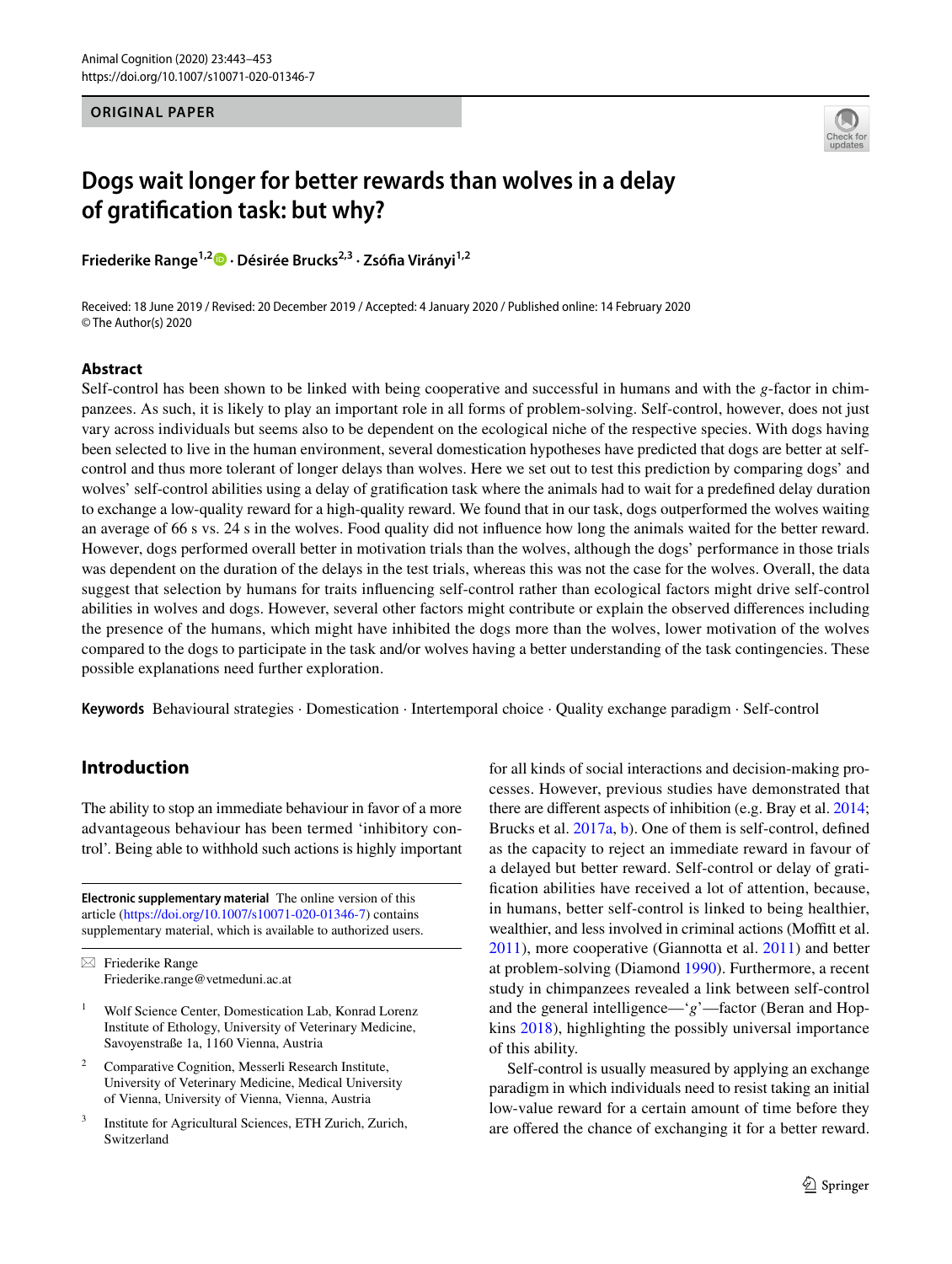Performance in delay of gratifcation tasks seems to be afected by several factors. For example, animals seem to be better in tolerating higher delays when the delayed reward is of better quality rather than of higher quantity (e.g. Wascher et al. [2012;](#page-11-4) Auersperg et al. [2013](#page-10-3); Hillemann et al. [2014](#page-11-5); Brucks et al. [2017a](#page-10-1), [b](#page-11-0)). Moreover, individuals vary in their performance (Wascher et al. [2012](#page-11-4); Auersperg et al. [2013](#page-10-3); Hillemann et al. [2014;](#page-11-5) Brucks et al. [2017b](#page-11-0)), which seems to be at least partly dependent on the behavioural patterns adopted during the delay (Evans and Beran [2007;](#page-11-6) Koepke et al. [2015](#page-11-7)). For example, human children that were able to distract themselves by playing outperformed children that focused on the reward (Steelandt et al. [2012\)](#page-11-8). Similarly, dogs that dozed or looked away performed better than dogs that gazed at the rewards (Brucks et al. [2017b](#page-11-0)).

However, diferences in delay of gratifcation abilities occur not only across individuals but also across species (e.g. Amici et al. 2008; Lakshminaryanan and Santos 2009; Stevens et al. 2005), suggesting that specifc selection pressures of the environment of the respective species contribute to this variation. An interesting model system to investigate this variation are wolves and dogs, since, while being closely related, they difer in regard to their ecological niche. Dogs are a domesticated species and for thousands of years they have been selected for a life around humans (Coppinger and Coppinger [2016](#page-11-9)) as well as for specifc traits to cooperate with us. More specifcally, it has been suggested that during the process of domestication, dogs were selected against fear and aggression, and consequently, dogs possess a less reactive and tamer temperament than their undomesticated relatives, wolves ('Emotional reactivity hypothesis', Hare and Tomasello [2005](#page-11-10)). Selection on systems mediating aggression might increase inhibitory control abilities as well, as demonstrated by more aggressive rats being worse at tolerating delayed rewards than less aggressive rats (Van den Bergh et al. [2006](#page-11-11)). Similarly, impulsive dogs often develop behavioural problems, such as impulsive aggression (e.g. Fatjó et al. [2005](#page-11-12)), which can additionally be triggered by fear (Archer [1976](#page-10-4)). Accordingly, animals that can inhibit their fearful and/or aggressive responses might have had an advantage when interacting with humans (see Gácsi et al. [2005](#page-11-13); Gácsi et al. [2009a](#page-11-14), [b](#page-11-15)). Indeed 'the synergistic hypothesis' of domestication explicitly proposes that compared to wolves, dogs may show superior abilities in certain communicative tasks with humans (e.g. the pointing task) due to the fact that they are more inclined to inhibit their immediate reactions in favour of delayed rewards (Gácsi et al. [2009a,](#page-11-14) [b](#page-11-15)). Accordingly, these domestication hypotheses posit that dogs shall outperform wolves in inhibition tasks as well as in a delay of gratifcation task.

To date, few studies have set out to specifcally compare inhibitory control abilities between wolves and dogs. One study compared human-socialized wolves' and dogs' inhibitory control abilities in two diferent detour tasks (Marshall-Pescini et al. [2015\)](#page-11-16). Interestingly, while the wolves were better than dogs in a 'detour' task, where they had to walk around a V-shaped fence to reach the food reward in the middle, the dogs outperformed the wolves in the 'cylinder' task. This latter task involved frst a few training trials, where the animals learnt to stick their head into either end of an opaque cylinder to get access to a food reward. After the training trials, the animals were then confronted with a transparent tube and had to avoid touching the exterior of the cylinder with any part of their head or paw before sticking their snout in at either side despite seeing the food. Another study conducted a battery of motor and cognitive inhibition tasks (Brucks et al. [2019](#page-11-17)). Like in other studies (Bray et al. [2014;](#page-10-0) Müller et al. [2016;](#page-11-18) Brucks et al. [2017a,](#page-10-1) [b](#page-11-0)), the single inhibition tests did not correlate with each other either in dogs or wolves, suggesting that inhibitory control is context-specifc in both canine groups. Moreover, dogs and wolves difered in neither of the three components (motivation, fexibility and perseveration) that were found to explain the variation of behaviours across tests (Brucks et al. [2019\)](#page-11-17). In contrast, a study testing wolves and dogs in a pointing task (Gácsi et al. [2005;](#page-11-13) Gácsi et al. [2009a,](#page-11-14) [b\)](#page-11-15) found that dogs struggled less than wolves when being held by a human and thus showed better inhibitory control abilities than wolves when being socially constrained.

No study has yet compared wolves' and dogs' performance in a delay of gratifcation task, even if pet dogs have been tested in two prior studies. In the frst study, which required the dogs to go through a lengthy training process, the dogs were surprisingly good, tolerating delays of up to 18 min, thus outperforming many primate species (Leonardi et al. [2012](#page-11-19)). In the second study, where training was kept to a minimum and the experimenter and owner were hidden behind a curtain during the actual test, dogs showed a much lower tolerance for delays at a group-level. Only half of the dogs could wait for more than 10 s in a quality condition and 2 s in a quantity condition. However, some dogs were exceptional and waited up to 140 s for a better reward in both conditions, with one dog succeeding with a delay of 15 min (Brucks et al. [2017b\)](#page-11-0).

Here we tested human-socialized wolves and dogs that have had the same experience across life in a quality exchange paradigm in which individuals were required not to eat an available low-value reward for the waiting duration before they were offered the chance to return the low-value reward for a reward of higher value. To better understand possible diferences in the performance of wolves and dogs, we investigated the infuence of the reward type (sausage vs. meat), the behavioural strategies and their motivation to participate in the task. Following the domestication hypotheses, we predicted that dogs would tolerate higher delays compared to wolves. We expected that animals would be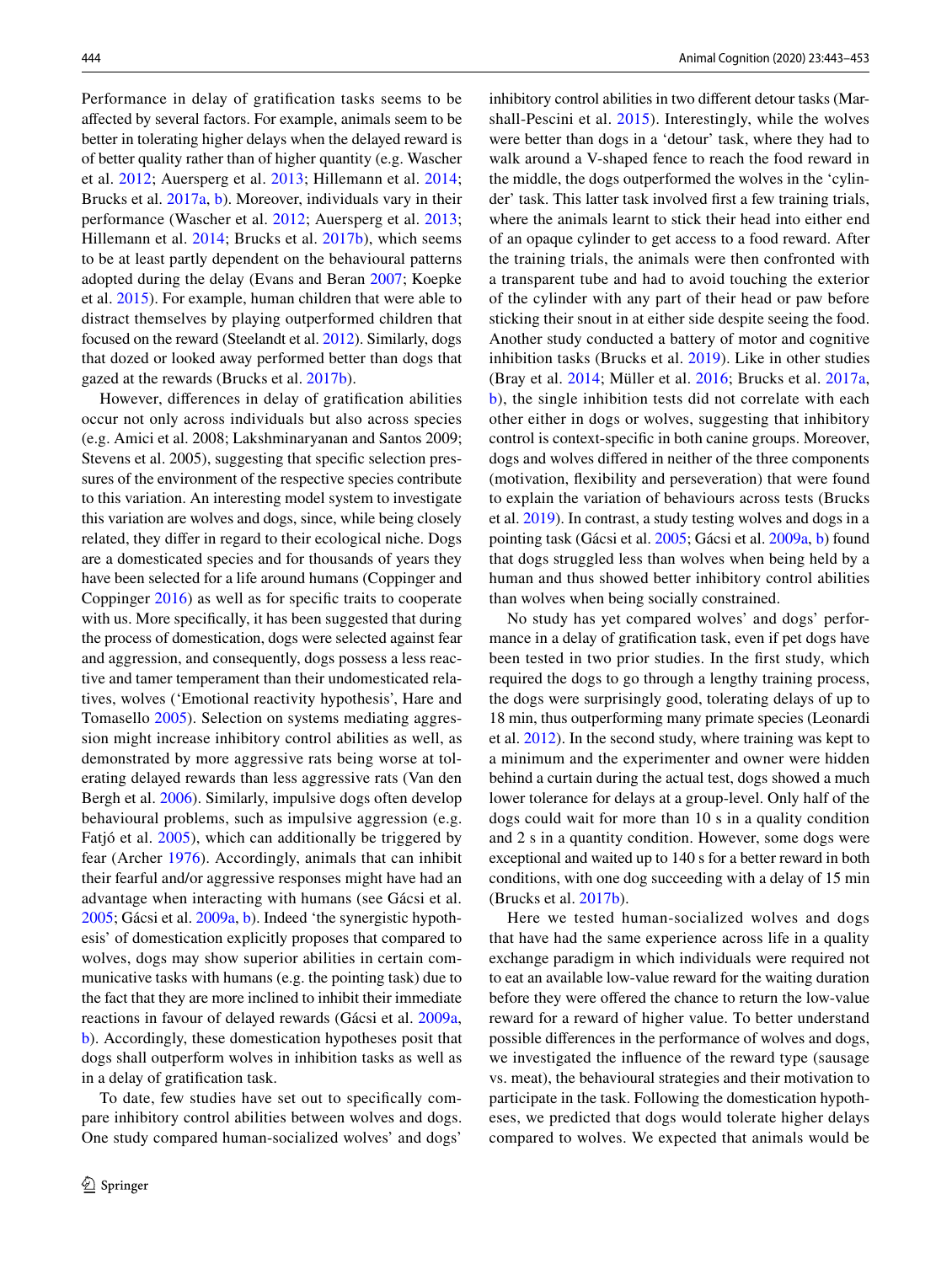more inclined to wait longer for more preferred food and we expected meat to be overall preferred. Furthermore, we expected that more successful animals would use alternative strategies like looking away from the food to distract themselves. While it is possible that both species perform equally well with low delay times, the diferences should become detectable in higher delay durations.

# **Methods**

# **Ethical statement**

No special permission for use of animals (wolves) in such sociocognitive studies is required in Austria (Tierversuchsgesetz 2012–TVG 2012). The relevant committee that allows running research without special permissions regarding animals is: Tierversuchskommission am Bundesministerium für Wissenschaft und Forschung (Austria).

#### **Subjects**

We tested eight timber wolves and five mixed-breed dogs in this study (see Table [1](#page-3-0) for details). The animals were similarly raised and kept at the Wolf Science Centre in Ernstbrunn, Austria. All tests were carried out between March 2010 and April 2017 in an indoor test room. The tests were conducted by two trainers, who were familiar to the animals and interacted with them on a daily basis. Raw data are available as supplementary data.

<span id="page-3-0"></span>**Table 1** Individual characteristics of wolves and dogs that participated in the study

<span id="page-3-1"></span>

| Species | Sex | Age (years) |
|---------|-----|-------------|
| Wolf    | М   | 1.8         |
| Wolf    | М   | 5.7         |
| Wolf    | М   | 1.8         |
| Wolf    | М   | 0.8         |
| Wolf    | М   | 5.6         |
| Wolf    | М   | 0.9         |
| Wolf    | F   | 6.3         |
| Wolf    | F   | 1.9         |
| Dog     | М   | 1.1         |
| Dog     | F   | 1.1         |
| Dog     | F   | 1.1         |
| Dog     | М   | 1.1         |
| Dog     | М   | 1.1         |
|         |     |             |

#### **Apparatus and experimental setup**

A wooden frame covered with metallic wire was installed in a corner of the indoor test room. The frame was positioned 10 cm from the ground, hence leaving space for the test apparatus under the fence while preventing the animals from gaining access to the food rewards behind the fence. The animals could freely move in the testing room. The test apparatus consisted of two wooden panels that ran on rails, which were fixed to a wooden board (Fig. [1\)](#page-3-1).

One of the experimenters sat behind the fence, kneeling on the wooden board. She managed the reward distribution and manipulated the panels during testing. The second experimenter flmed from a corner of the test room. Based on the wolves' and dogs' food preferences in the food preference tests (see below), dry food was used as low-value rewards and sausage and meat were used as high-value rewards.

#### **Training**

The animals were first trained to push back the panels with their nose using a shaping and positive reinforcement method. After they learned to push back the panels, they were trained to exchange a stone for a piece of



**Fig. 1** Test set-up. Picture of a wolf working on the apparatus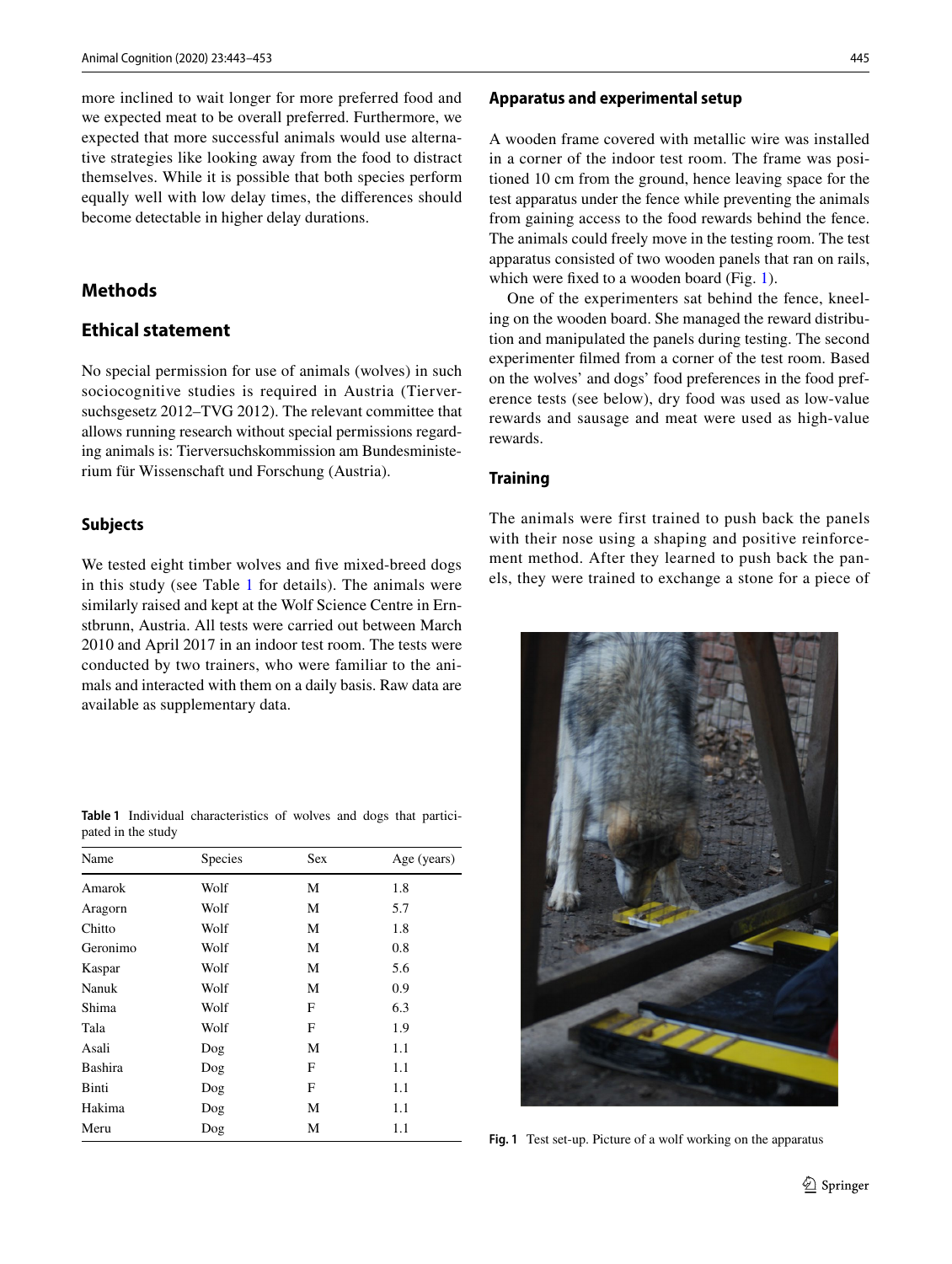dry food increasing the delay to 2 s using the standard experimental procedure adopted in delay of gratification tests (Anderson et al. [2010](#page-10-5); Vick et al. [2010;](#page-11-20) Dufour et al. [2012](#page-11-21); Leonardi et al. [2012;](#page-11-19) Koepke et al. [2015](#page-11-7); Brucks et al. [2017b\)](#page-11-0). Once they successfully exchanged the stone for the dry food, they were trained to exchange the dry food for a piece of meat. When an individual succeeded to wait for the higher quality reward (HQR) in 7 of the 8 trials within a session, it proceeded to the test phase (see Table [2](#page-4-0) for summary of procedures).

#### **Test**

#### **Food preference test**

At the beginning of each test session, the animals were presented with eight trials having a choice of sausage or meat, cut into equally sized pieces of approximately 1 cm. The experimenter sat behind the fence and presented the food types to the subject by lifting the food hidden in her hands (one food type per hand). After the animal had sniffed both food types, the food was placed on plates on each side of the experimenter. One reward was placed on the plate first, while the other reward remained in the hand of the experimenter, and after a short interval of 2 s was placed on the other plate. The order of the reward, which was put down first was randomized and counterbalanced across trials. Both plates were pushed in front of the fence simultaneously and the animal was free to eat one piece of food (see Video for procedure). A choice was noted when the animal approached and ate from one plate. As soon as the animal chose one plate, the experimenter pulled the other plate back behind the fence. Eight trials with randomly changing sides of the rewards were conducted.

## **Delay of gratifcation test procedure**

After the food preference test, the delay of gratifcation test was started. The experimenter was kneeling behind the fence in-between the panels and held up both reward types (LQR and HQR) in her hands. The sides of the rewards were semi-randomized (i.e. not more than twice in a row on the same side) and counterbalanced within test sessions. The rewards were held at the height of the animal's head close to the fence so that the subject could sniff them for 2 s. Then the LQR was put on a panel and the panel was pushed out within reach of the subject. The HQR remained in the experimenter's hand and was held up for the entire delay duration (see Video for procedure). The reward in the right hand was always placed on the right panel and the reward in the left hand on the left panel. Eye contact with the animals was avoided and the experimenter looked to the floor throughout testing. If the animal did not consume the LQR during the delay duration, the HQR was placed on the second panel. The animal was then allowed to push back the frst panel (with the LQR on it), and in return, the HQR on the second panel was pushed into reach of the animal. However, if the animal consumed the LQR, the HQR was immediately lowered and put back into the food container before the next trial started (inter-trial interval: 10 s; see Video of procedures). In case the animal tried to push back the low-value reward during the waiting time, the experimenter rendered the action unsuccessful by holding the panel in place. In case the animals failed to exchange the LQR (i.e. eating LQR instead of pushing the panel back) after the delay duration was completed, it was noted as a failure. Finally, in case the animal did not push the panel back or/and did not eat the LQR, the trial was repeated since it only happened if the animals were distracted.

Within a test session, two diferent types of trials were conducted: four motivation trials with a fxed delay duration of 2 s, and four delay trials with an increasing delay duration. Motivation trials were included to check whether

<span id="page-4-0"></span>

| Table 2 Overview test procedures |
|----------------------------------|
|                                  |

| Phase                       | <b>Sessions</b>                           | Trials              | Food type            | Delay (sec)           | Criterion        |  |  |
|-----------------------------|-------------------------------------------|---------------------|----------------------|-----------------------|------------------|--|--|
| Food preference test        | Beginning of each test session            | 4                   | Dry food vs. Sausage | $\overline{0}$        | No               |  |  |
|                             |                                           | 4                   | Dry food vs. Meat    |                       |                  |  |  |
| Delay of gratification test | Six sessions per delay stage <sup>a</sup> | Motivational trials |                      |                       |                  |  |  |
|                             |                                           | 2                   | Dry food vs. Sausage | 2                     | No               |  |  |
|                             |                                           | 2                   | Dry food vs. Meat    |                       |                  |  |  |
|                             |                                           | Delay trials        |                      |                       |                  |  |  |
|                             |                                           | $\overline{c}$      | Dry food vs. Sausage | 2, 5, 10, 15, 20, 25, | Wait in $\geq 1$ |  |  |
|                             |                                           | 2                   | Dry food vs. Meat    | 35, 45, 60            | delay<br>trial   |  |  |

a Except for last delay stage, if individual did not succeed in a single trial within two sessions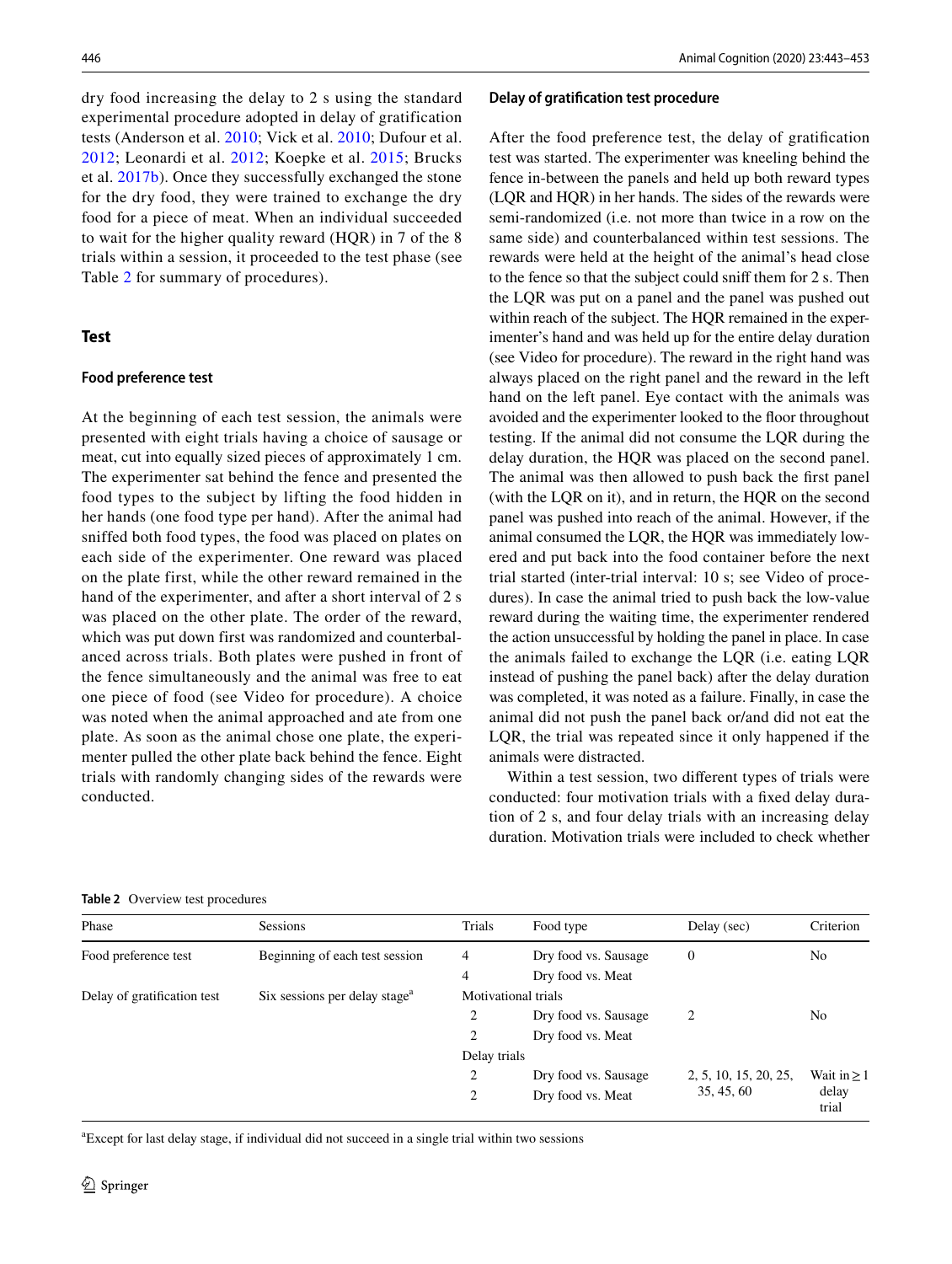the animals were sufficiently motivated to participate in the experiment. In the delay trials, the delay between the immediately accessible low-quality reward and the delayed high-quality reward was increased in consecutive steps  $(2 s, ...)$ 5 s, 10 s, 15 s, 20 s, 25 s, 35 s, 45 s, 60 s, 75 s, 100 s, 150 s, 175 s) across sessions.

Test sessions were conducted on diferent days and each test session consisted of eight trials, which were tested in random order. The trials additionally difered in the type of reward that was presented: dry food vs. sausage or dry food vs. meat. Accordingly, each trial type (motivation/delay) was tested twice with sausage, and twice with meat as the HQR. Six test sessions were conducted per delay stage (except the very last one). If the subject was successful (i.e. waiting for HQR) in at least one trial within the six sessions, it was tested in the next step with a higher delay. However, if the animal passed to the next delay stage having succeeded only in one trial across the six sessions, we stopped after two sessions in the next delay stage, if the animal was not once successful at all to avoid frustration in the animals. All test sessions were videotaped. An example of a test session is included as a supplementary video.

#### **Analyses**

We coded the following variables: choice of reward (frequency: low (LQR) or high (HQR), posture (duration: stand, sit, lay); proximity to rewards [duration: close (within 20 cm), medium (20–80 cm), distant (more than 80 cm)], attention [duration: look away (turning head away from fence), gaze alternations (frequency: alternations between looking at low and high reward)], and locomotion (duration: movement with at least two paws leaving the ground). Moreover, if an animal waited for the delayed option but failed to exchange the LQR, this was coded as a failure to exchange (this happened in  $0.10 \pm 0.36$  of all trials). Unfortunately, 9.5% of the videos were missing. For those sessions without video records, we could only use the success rate for the analyses since that was coded during the live sessions, but could not include the behaviours.

The data was analysed in R (R Core Team [2014\)](#page-11-22) using the packages 'lme4′ (Bates et al. [2014\)](#page-10-6) and 'nlme' (Pinheiro et al. [2008\)](#page-11-23). We assessed individual food preferences by running binomial tests to see whether the choice for either option deviates from chance level (0.5). Furthermore, linear models (LM) were run to reveal if the animals developed preferences throughout test sessions.

Secondly, a generalized-least square model (GLS) was run to investigate whether the reward type afected the waiting performance (Model 1). Success rate (i.e. number of trials waiting for delayed reward/total number of trials) was used as response variable, to control for seven sessions in which only three instead of four delay trials were conducted. This model included the fxed efects reward type (factor: meat, sausage), delay, species and interactions between these variables, with identity of the animals as random efect.

Furthermore, linear mixed models (LMMs) were utilized to analyse the infuence of delay (factor: 2, 5, 10, 15, 20, 25, 35, 45, 60 s), of the number of test sessions within a certain delay period, and of the behavioural variables on the success rate in the delay trials (Model 2). For investigating whether dogs and wolves difered in their success, this model included an interaction between species and delay. To enter the behavioural variables into the model, we calculated their proportions (i.e. frequency or duration/total duration of test session), as the test sessions had diferent durations (due to the increasing delay durations). The model included proportions of gaze alternations, looking away and locomotion as fxed factors.

Finally, to see if the animals were motivated to participate in the task, a generalized least square model (GLS) was used to analyse the success rate in the motivational trials (i.e. waiting for delayed option/total number of motivational trials) due to its non-normal distribution (Model 3). This model included species and delay in the delay trials of the same session as fxed efects.

All models were selected based on stepwise backward regression analyses using likelihood ratio tests (LRT) to retain only signifcant efects in the fnal models.

Three coders coded the videos, with two coding 27% each, while one main coder coded 46% of the videos. To get a measure of reliability between coders, the main coder coded additionally 20% of the videos of the two other coders (ICC: latencies: coder  $1 < 0.99$ , coder  $2 < 0.87$ ; look away: coder  $1 = 0.80$ , coder  $2 = 0.79$ ; locomotion: coder  $1 = 0.97$ , coder 2=0.89; Cohen's kappa: gaze alternations: coder  $1=0.82$ , coder  $2=0.89$ ).

#### **Results**

#### **Food preferences**

When combining the individual choices between sausage and meat across all test sessions, we found that two wolves (Chitto, Geronimo) and one dog (Meru) exhibited a preference for meat (binomial tests:  $p < 0.035$ ), while the other individuals chose randomly (binomial tests:  $p > 0.144$ ). Moreover, some individuals developed a preference for either of the two options across test sessions. In particular, two wolves chose meat more often with increasing session numbers (LM: Tala: 0.11±0.03, *t*=3.11, *p*=0.005; Chitto:  $0.07 \pm 0.03$ , t = 2.24,  $p = 0.034$ ), while two wolves and one dog increased their sausage choices across test sessions (LM: Kaspar: − 0.06±0.02, *t*=− 3.67, *p*<0.001; Aragorn: − 0.05±0.02, *t*=− 3.28, *p*=0.002; Hakima: 0.06±0.01,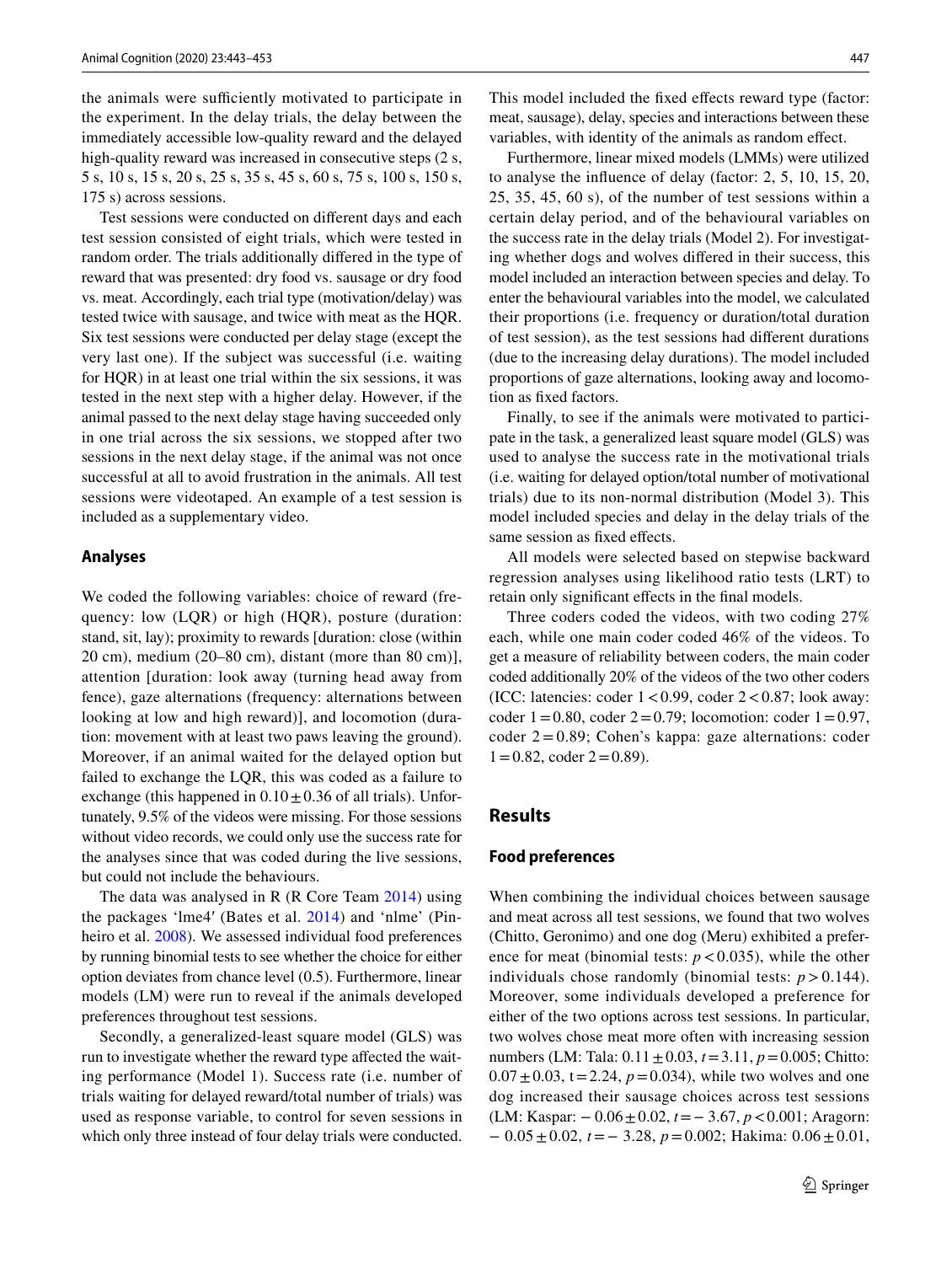

<span id="page-6-0"></span>**Fig. 2** Performance of individuals in the diferent delays. The fgure shows the percentage of successful individuals across delay stages plotted separately for dogs and wolves

<span id="page-6-1"></span>Table 3 Effects of delay duration and species on success in delay trials (Model 2)

| Fixed effect             | Estimate | S.E. | df    | t value | $\boldsymbol{p}$ |
|--------------------------|----------|------|-------|---------|------------------|
| Intercept                | 2.57     | 0.42 | 12.1  | 6.08    | $< 0.001**$      |
| Delay 10 s               | 0.03     | 0.19 | 442.2 | 0.18    | 0.854            |
| Delay 15 s               | $-0.11$  | 0.19 | 442.2 | $-0.55$ | 0.582            |
| Delay 20 s               | 0.35     | 0.19 | 442.2 | 1.84    | 0.067            |
| Delay 25 s               | 0.21     | 0.19 | 442.2 | 1.10    | 0.271            |
| Delay 35 s               | $-0.63$  | 0.19 | 442.2 | $-3.31$ | $0.001**$        |
| Delay 45 s               | $-1.17$  | 0.19 | 442.2 | $-6.15$ | $< 0.001**$      |
| Delay 60 s               | $-1.52$  | 0.24 | 442.4 | $-6.35$ | $< 0.001**$      |
| Delay 75 s               | $-0.57$  | 0.34 | 443.3 | $-1.67$ | 0.096            |
| Delay 100 s              | $-0.22$  | 0.34 | 443.3 | $-0.65$ | 0.516            |
| Delay 150 s              | $-2.84$  | 0.34 | 443.3 | $-8.28$ | $< 0.001**$      |
| Delay 175 s              | $-3.36$  | 0.55 | 442.6 | $-6.16$ | $< 0.001**$      |
| Species: Wolf            | $-0.24$  | 0.54 | 12.1  | $-0.45$ | 0.661            |
| Delay 10 s $\times$ Wolf | $-0.66$  | 0.25 | 444.4 | $-2.68$ | $0.008**$        |
| Delay 15 s $\times$ Wolf | $-0.58$  | 0.25 | 444.4 | $-2.31$ | $0.021*$         |
| Delay 20 s $\times$ Wolf | $-1.25$  | 0.25 | 444.4 | $-5.02$ | $< 0.001**$      |
| Delay 25 s $\times$ Wolf | $-1.89$  | 0.26 | 444.5 | $-7.42$ | $< 0.001**$      |
| Delay 35 s $\times$ Wolf | $-2.37$  | 0.28 | 444.4 | $-8.33$ | $< 0.001**$      |
| Delay 45 s $\times$ Wolf | $-2.08$  | 0.44 | 443.6 | $-4.67$ | $< 0.001**$      |

 $*$  *p* < 0.05

\*\* *p* < 0.01

<span id="page-6-2"></span>**Table 4** Summary of efects of delay, locomotion, looking away, gaze alternations between low-quality food and highquality food, as well as test session on dogs' and wolves' success in the exchange task

*t*=− 6.38, *p* < 0.001). All other individuals did not show any preferences between sausage and meat and their choices did not change across sessions.

#### **Species**

Dogs tolerated a maximum delay of 45 s (mean:  $66.00 \pm 46.96$  s), whereas the wolves tolerated only a maximum delay of [2](#page-6-0)0 s (mean:  $23.75 \pm 9.54$  s, Fig. 2). The model revealed a species *x* delay interaction (Model 1;  $\chi^2$  $(6) = 109.1$ ,  $p < 0.001$ ), which indicated that dogs were more successful than wolves in all delay stages (see Table [3](#page-6-1)).

#### **Factors infuencing success**

#### **Reward types**

The type of delayed reward (meat or sausage) did not afect the waiting success (Model 1; type *x* delay: Anova:  $F_{12,964} = 0.25$ ,  $p = 0.995$ ), neither in dogs nor in wolves (Anova: type *x* species: Anova:  $F_{1964} = 0.34$ ,  $p = 0.563$ ).

#### **Behavioural patterns**

Dogs and wolves spent most of their time standing in close proximity to the rewards (proportion close: mean  $\pm$  SE:  $0.97 \pm 0.09$ ; medium:  $0.01 \pm 0.06$ ; distant:  $0.01 \pm 0.06$ ; and proportion stand:  $0.98 \pm 0.07$ ; sit:  $0.01 \pm 0.06$ ; lay:  $0.00 \pm 0.01$ ; due to this low variation, we were not able to include body posture and proximity to food into the analyses. Since we found a signifcantly better performance of dogs in all delay stages (see Table [3\)](#page-6-1), we analysed what infuences the ability to delay gratifcation separately for dogs and wolves (Model 2).

#### **Dogs (Model 2.1)**

The dogs' success did not change across test sessions using the same delay (see Table [4\)](#page-6-2), but started decreasing at the delay stage of 35 s (see Table [5\)](#page-7-0). Moreover, the number of gaze alternations between the immediately available reward and the delayed reward, as well as looking away from the

| Dogs                 |                                    | Wolves                         |                                   |
|----------------------|------------------------------------|--------------------------------|-----------------------------------|
| Delay $x$ locomotion | $\chi^2$ (10) = 36.90, p < 0.001** | Delay $x$ gaze<br>alternations | $\chi^2$ (6) = 20.46, p = 0.002** |
| Look away            | $\chi^2$ (1) = 1.08, p = 0.300     | Look away                      | $\chi^2$ (1) = 8.98, p = 0.003**  |
| Gaze alternations    | $\chi^2$ (1) = 0.25, p = 0.117     | Locomotion                     | $\chi^2$ (1)=0.03, p=0.864        |
| <b>Session</b>       | $\chi^2$ (1) = 0.19, p = 0.661     | <b>Session</b>                 | $\chi^2$ (1)=6.93, p=0.011*       |

Results from Wald  $\chi^2$  tests are depicted (Model 2.1 for dogs and model 2.2 for wolves)

 $* p < 0.05$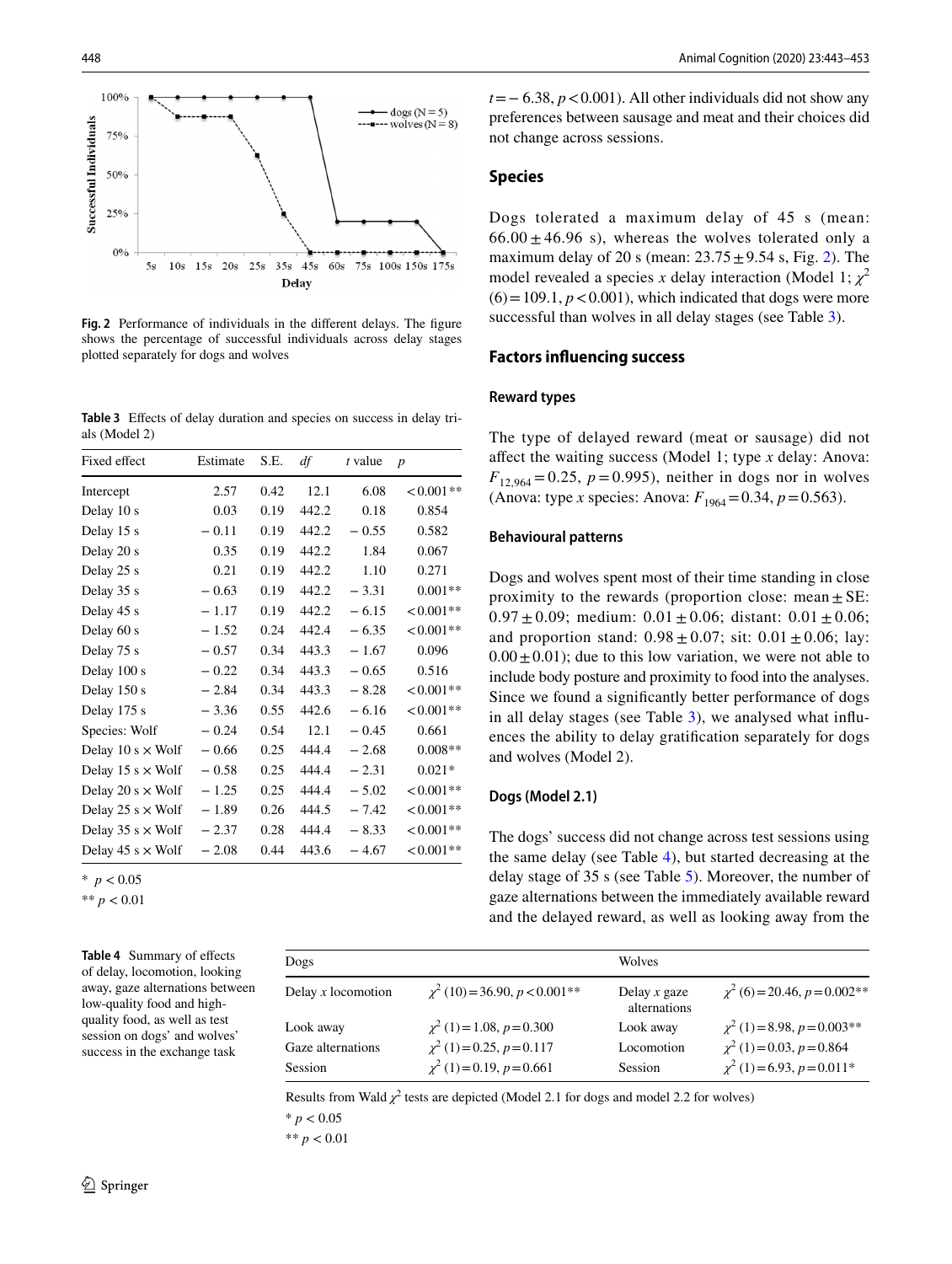<span id="page-7-0"></span>**Table 5** Efects of delay, and locomotion on dogs' success in delay trials (Model 2.1; Linear mixed model output after model selection)

| Fixed effect                         | Estimate  | S.E. | df    | $t$ value | $\boldsymbol{p}$ |
|--------------------------------------|-----------|------|-------|-----------|------------------|
| Intercept                            | 0.94      | 0.14 | 76.4  | 6.57      | $<0.001**$       |
| Delay 10 s                           | 0.04      | 0.15 | 200.4 | 0.28      | 0.777            |
| Delay 15 s                           | 0.04      | 0.15 | 200.4 | 0.31      | 0.761            |
| Delay 20 s                           | 0.01      | 0.15 | 201.3 | 0.05      | 0.962            |
| Delay 25 s                           | $-0.07$   | 0.15 | 201.2 | $-0.46$   | 0.649            |
| Delay 35 s                           | $-0.15$   | 0.15 | 201.2 | $-1.03$   | 0.304            |
| Delay 45 s                           | $-0.36$   | 0.15 | 201.2 | $-2.46$   | $0.015*$         |
| Delay 60 s                           | $-0.74$   | 0.16 | 200.9 | $-4.63$   | $< 0.001**$      |
| Delay 75 s                           | $-0.27$   | 0.27 | 200.9 | $-0.97$   | 0.334            |
| Delay 100 s                          | $-0.10$   | 0.25 | 200.7 | $-0.41$   | 0.679            |
| Delay 150 s                          | $-1.28$   | 0.31 | 200.7 | $-4.14$   | $< 0.001**$      |
| Delay 175 s                          | $-1.15$   | 0.61 | 200.2 | 1.87      | 0.063            |
| Locomotion                           | $-0.21$   | 0.28 | 201.6 | $-0.77$   | 0.445            |
| Delay 10 s $\times$ locomo-<br>tion  | $-0.38$   | 0.36 | 200.3 | $-1.06$   | 0.289            |
| Delay 15 s $\times$ locomo-<br>tion  | $-1.46$   | 0.54 | 200.5 | $-2.71$   | $0.007**$        |
| Delay 20 s $\times$ locomo-<br>tion  | 0.11      | 0.69 | 201.1 | 0.15      | 0.879            |
| Delay 25 s $\times$ locomo-<br>tion  | 0.51      | 0.53 | 201.2 | 0.99      | 0.323            |
| Delay 35 s $\times$ locomo-<br>tion  | $-2.33$   | 0.67 | 200.7 | $-3.47$   | $< 0.001**$      |
| Delay 45 s $\times$ locomo-<br>tion  | $-0.88$   | 0.55 | 201.1 | $-1.59$   | 0.115            |
| Delay 60 s $\times$ locomo-<br>tion  | 0.98      | 0.46 | 200.4 | 2.13      | $0.035*$         |
| Delay 75 s $\times$ locomo-<br>tion  | 0.61      | 2.54 | 200.0 | 0.24      | 0.812            |
| Delay $100 s \times$ locomo-<br>tion | <b>NA</b> | NA   | NA    | NA        | NA               |
| Delay 150 s $\times$ locomo-<br>tion | 2.75      | 2.24 | 200.0 | 1.23      | 0.222            |
| Delay 175 s $\times$ locomo-<br>tion | 0.21      | 6.30 | 200.0 | 0.03      | 0.973            |

 $* p < 0.05$ 

\*\* *p* < 0.01

rewards did not affect their waiting performance (see Table [4\)](#page-6-2). However, we found an interaction between delay and locomotion (see Table [4\)](#page-6-2), which seemed to afect dogs' waiting performance (see Table [5\)](#page-7-0). The less the dogs moved during the trial, the more successful they were in waiting for the delayed option at least during the lower delay stages (up to 45 s). The opposite effect was observed during the higher delay stages (from 60 s on), in which increased locomotion facilitated waiting success. However, this effect was driven by the one dog, which reached the 175 s delay stage, while all other dogs dropped out at 60 s. Interestingly, the dogs moved signifcantly less than the wolves during the waiting period (Wilcoxon test: *T*=41,700, *N*=422, *p*<0.001).

<span id="page-7-1"></span>**Table 6** Efects of delay, gaze alternations, looking away and session number on wolves' success in delay trials (Model 2.2; Linear mixed model output after model selection)

| Fixed effect                          | Estimate | S.E. $df$ |       | t value | $\overline{p}$ |
|---------------------------------------|----------|-----------|-------|---------|----------------|
| Intercept                             | 0.81     | 0.15      | 11.48 | 5.57    | $< 0.001**$    |
| Delay 10 s                            | $-0.28$  | 0.08      | 183.6 | $-3.38$ | $< 0.001**$    |
| Delay 15 s                            | $-0.42$  | 0.09      | 184.0 | $-4.76$ | $< 0.001**$    |
| Delay 20 s                            | $-0.28$  | 0.09      | 183.7 | $-3.19$ | $<0.001**$     |
| Delay 25 s                            | $-0.58$  | 0.10      | 183.7 | $-6.16$ | $< 0.001**$    |
| Delay 35 s                            | $-1.11$  | 0.12      | 181.9 | $-9.03$ | $< 0.001**$    |
| Delay 45 s                            | $-1.09$  | 0.31      | 180.3 | $-3.47$ | $< 0.001**$    |
| Gaze alternations                     | 0.06     | 0.16      | 183.7 | 0.40    | 0.240          |
| Look away                             | 0.68     | 0.23      | 182.3 | 2.97    | $0.003**$      |
| Session                               | $-0.02$  | 0.01      | 180.0 | $-2.56$ | $0.011*$       |
| Delay 10 s $\times$ alterna-<br>tions | 0.26     | 0.22      | 181.1 | 1.18    | 0.240          |
| Delay 15 s $\times$ alterna-<br>tions | 0.99     | 0.30      | 181.4 | 3.32    | $0.001**$      |
| Delay 20 s $\times$ alterna-<br>tions | $-0.43$  | 0.30      | 181.1 | $-1.46$ | 0.146          |
| Delay 25 s $\times$ alterna-<br>tions | $-0.13$  | 0.32      | 180.9 | $-0.43$ | 0.666          |
| Delay 35 s $\times$ alterna-<br>tions | 0.46     | 0.49      | 180.3 | 0.93    | 0.353          |
| Delay 45 s $\times$ alterna-<br>tions | $-1.08$  | 5.19      | 179.9 | $-0.21$ | 0.835          |

 $* p < 0.05$ 

\*\* *p* < 0.01

#### **Wolves (Model 2.2)**

The general success decreased with increasing delay duration and also with increasing session numbers within the same delay stage (see Table [4\)](#page-6-2). We found an interaction between gaze alternations and delay stage (see Table [4](#page-6-2)). Gaze alternations between the low quality reward and the high quality reward was associated with increasing waiting success, in particular in the lower delay stages (see Table [6](#page-7-1)). Moreover, looking away from the rewards was associated with higher waiting success in the wolves (see Table [6](#page-7-1)). In comparison to the dogs, the wolves looked away from the rewards less often (Wilcoxon test: *T*=12,528.5, *N*=405,  $p = 0.001$ ) and exhibited more gaze alternations between the reward options (Wilcoxon test:  $T = 20,350.5$ ,  $N = 405$ ,  $p < 0.001$ ). The wolves' waiting success was not affected by locomotion (see Table [4](#page-6-2)).

#### **Motivational trials (model 3)**

Dogs and wolves differed in their success in the motivational trials (Anova:  $F_{1471} = 58.91, p < 0.001$ ), with wolves being less successful than dogs (GLS: − 0.16 ± 0.02, *t* = − 7.67, *p* < 0.001; see Fig. [3](#page-8-0)). In dogs,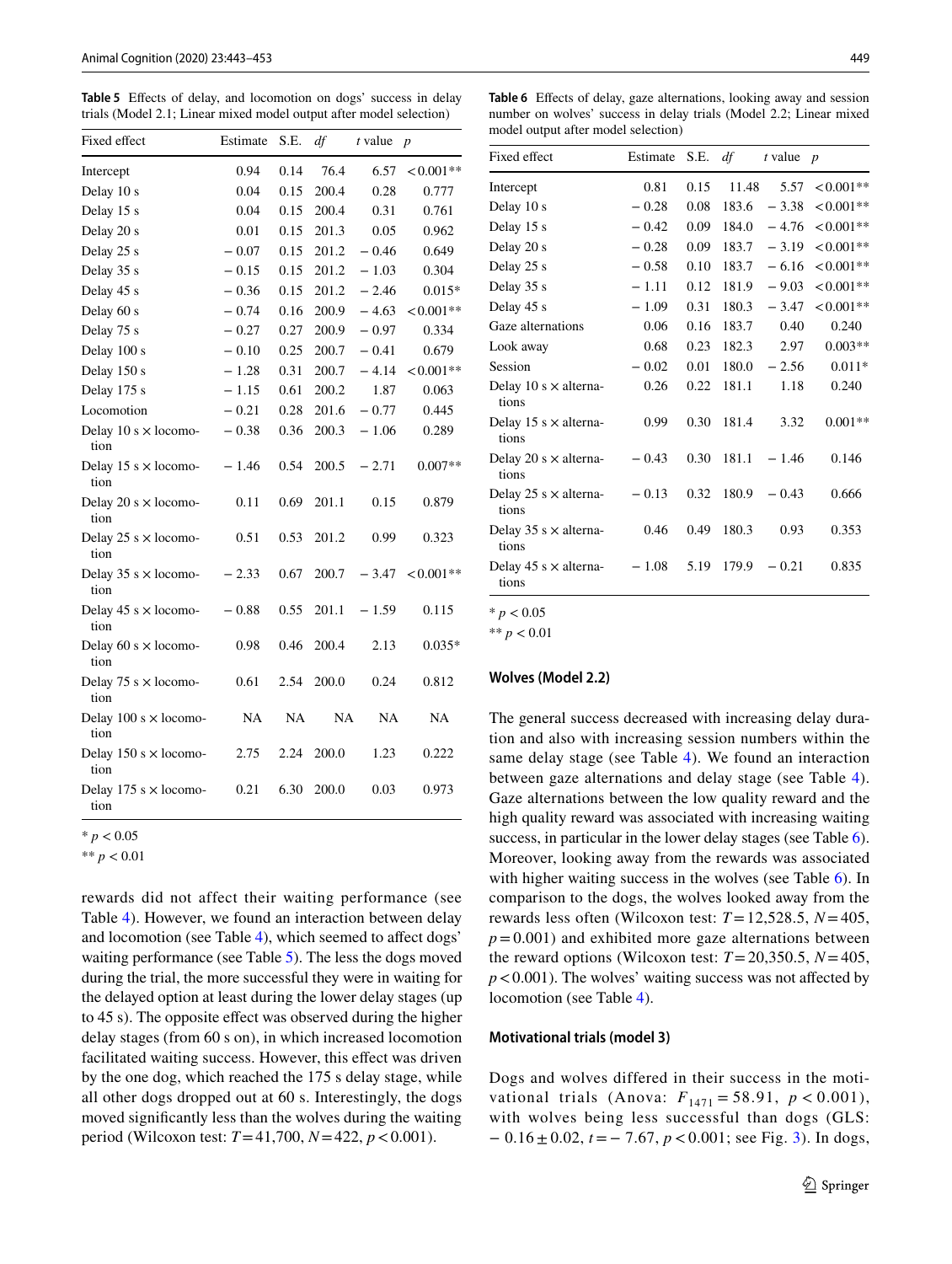

<span id="page-8-0"></span>**Fig. 3** Success rates of dogs and wolves. Success rate in delay (white) and motivational trials (grey) across delay stages in addition to Tables [3](#page-6-1) and [4](#page-6-2)

<span id="page-8-1"></span>Table 7 Effects of delay duration on success in motivational trials in dogs (Model 3; output generalized-least-squares model after model selection)

| Fixed effect | Estimate | S.E. | t value | $\boldsymbol{p}$ |
|--------------|----------|------|---------|------------------|
| Intercept    | 0.96     | 0.02 | 42.78   | $<0.001**$       |
| Delay 10 s   | 0.00     | 0.03 | 0.00    | 1.000            |
| Delay 15 s   | 0.01     | 0.03 | 0.26    | 0.795            |
| Delay 20 s   | 0.03     | 0.03 | 1.04    | 0.299            |
| Delay 25 s   | 0.03     | 0.03 | 0.78    | 0.436            |
| Delay 35 s   | $-0.04$  | 0.03 | $-1.30$ | 0.195            |
| Delay 45 s   | $-0.07$  | 0.03 | $-2.08$ | $0.039*$         |
| Delay 60 s   | $-0.17$  | 0.04 | $-4.30$ | $< 0.001**$      |
| Delay 75 s   | 0.04     | 0.06 | 0.75    | 0.454            |
| Delay 100 s  | 0.04     | 0.06 | 0.75    | 0.454            |
| Delay 150 s  | 0.00     | 0.06 | 0.00    | 1.000            |
| Delay 175 s  | 0.04     | 0.09 | 0.46    | 0.646            |

 $* p < 0.05$ 

\*\* *p* < 0.01

the performance in the motivational trials was affected by the delay duration of the delay trials in the same session (Anova:  $F_{11,231} = 3.79, p < 0.001$ ). In particular, dogs stopped waiting in the motivational trials when the delay duration of the delay trials increased (and their success in the delay trials decreased; see Table [7;](#page-8-1) Fig. [3\)](#page-8-0) suggesting that they did not differentiate between these trials. Interestingly, the dog that reached the highest delay stage did not stop waiting in the motivational trials with decreasing success. No such effect of the delay duration on the waiting success in the motivational trials was observed among the wolves (Anova:  $F_{6222} = 0.76$ ,  $p = 0.605$ ) and wolves continued to succeed in these trials independent of the performance in the delay trials (see Fig. [3\)](#page-8-0).

# **Discussion**

In the current study, we found that wolves and dogs difered in their ability to delay gratifcation in an exchange task administered by a familiar human person. While both adult wolves and adult dogs could delay gratifcation in a quality condition, dogs outperformed wolves with tolerating a mean delay of 66 s compared to 23 s. There are a few interesting aspects of this study that warrant further discussion.

Comparing our dog results with previously published research on dogs, while one dog in each study tolerated similarly high delays, the mean delay tolerated by our dogs was almost twice as long as the one reached by the 12 pet dogs in Brucks et al. [\(2017b\)](#page-11-0) study. Interestingly, in the pet dogs, there was a very high variance between individual dogs with 7 of the 12 dogs waiting only up to 20 s. In our smaller sample, variance was rather small with all fve dogs waiting at least 45 s (and seven of eight wolves waiting at least 20 s). There are two possible, likely additive explanations for this diference between the two studies. Firstly, our animals at the Wolf Science Center are kept under more standardized conditions (including the training procedures and life experiences) than pet dogs that receive individualized training by their owners and have vastly variable life experiences. Secondly, we tested the animals face to face with one of our animal trainers, while in the study with pet dogs the experimenter and owner were hidden behind a cover and not visible during the test. Thus, our dogs might have perceived our set-up more as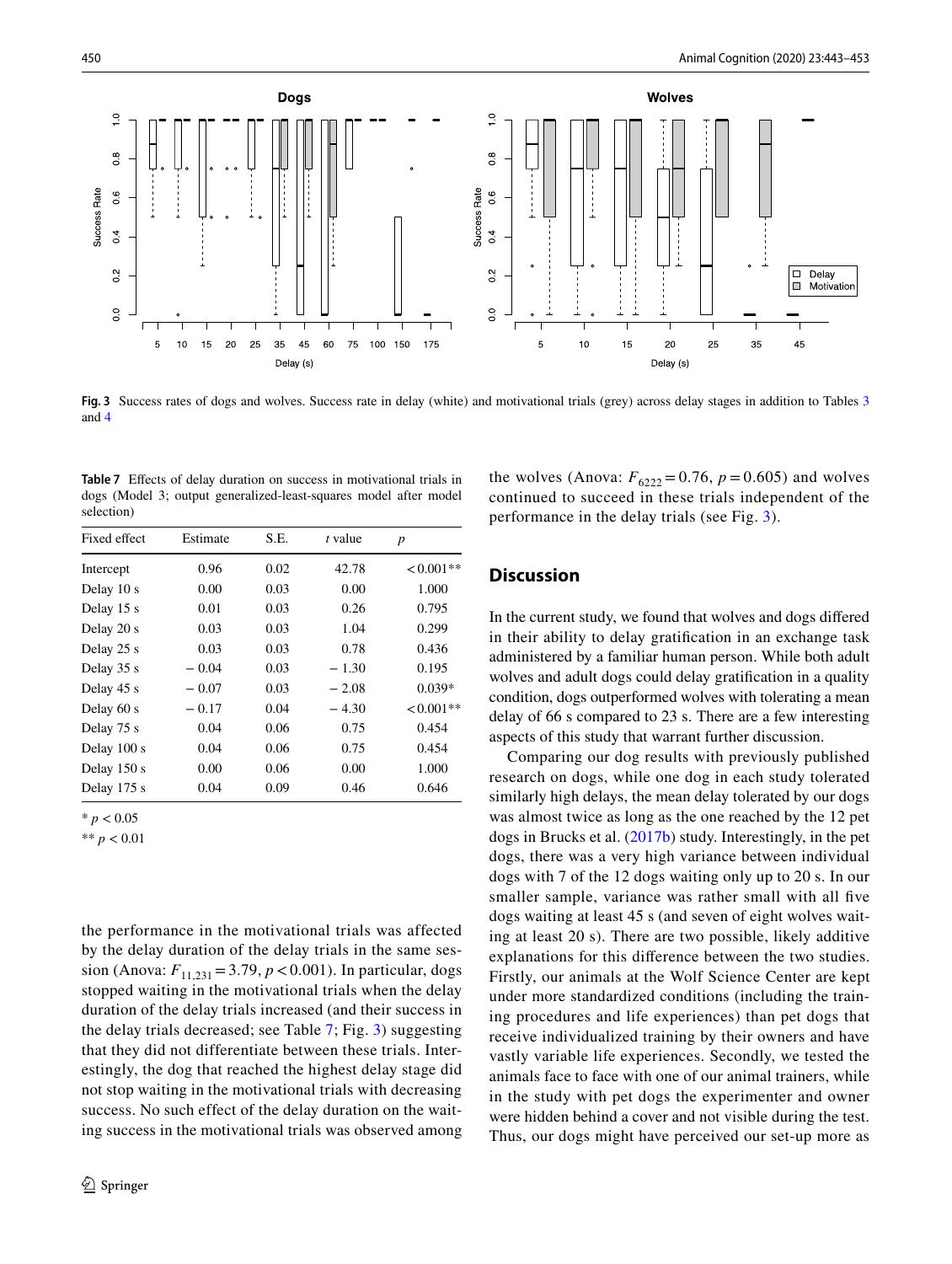an obedience task compared to the pet dog studies, which could, in connection with the standardized training in our facility, lead to higher social inhibition (see Range et al. [2019](#page-11-24); Udell [2015](#page-11-25)), which in this paradigm would seem like better self-control. A similar explanation has also been put forward to explain the long delays tolerated by the pet dogs in the study of Leonardi et al. ([2012\)](#page-11-19)*,* in which two of the fve participating dogs belonged to the experimenter and were tested face to face*,* in comparison to the pet dogs in Brucks et al. [\(2017b](#page-11-0)).

Interestingly, this latter explanation could, at least partly, also explain the diference we observed between wolves and dogs in this paradigm, with dogs clearly tolerating longer delays than wolves. While both wolves and dogs are very attentive and cooperative towards humans, dogs follow the lead of the humans more than wolves, suggesting that dogs might have been selected for increased submissive inclinations (Deferential Behaviour Hypothesis, Range et al. [2019\)](#page-11-24) to minimize conficts. A potential diference in submissiveness, especially towards humans, could, in our task with the human experimenter possessing the food and directly facing the animal, lead to better social inhibition/self-control in the dogs than the wolves. Interestingly, also in the other studies where the dogs outperformed wolves in terms of inhibitory control, humans interacted with the animals by constraining them (pointing: Gácsi et al. [2009a,](#page-11-14) [b](#page-11-15)) or repeatedly demonstrating an action (cylinder task: Marshall-Pescini et al. [2015\)](#page-11-16). In contrast, when the animals were tested in more asocial settings (detour task: Marshall-Pescini et al. [2015](#page-11-16); inhibitory control battery: Brucks et al. [2019](#page-11-17)) or where the animal needed to wait for a conspecifc partner (Marshall-Pescini et al. [2017](#page-11-26)), wolves did at least as well as if not better than dogs (see also Ostojić and Clayton [2014\)](#page-11-27). However, when comparing the wolves' performance with the performance of the pet dogs in the more asocial delay of gratifcation task (Brucks et al. [2017b\)](#page-11-0), the dogs still outperform the wolves with 5 of the 12 dogs waiting for more than 20 s and as a group, tolerating a mean delay of 35.6 s. Interestingly, the variance of the pet dogs in this self-control task is rather high, and it would be important to know whether the dogs that performed better had some additional training allowing them to tolerate higher delays. Also, while the owner and experimenter were not in visual contact during testing, they were both present in the room and thus could have still infuenced the behaviour of the pet dogs, especially if extensively trained.

Thus, two factors might infuence the results in our task. On the one hand, self-control abilities of wolves and dogs might indeed vary. On the other hand, social and non-social inhibition might potentially be separate constructs, with domesticated species likely being stronger socially inhibited by humans than non-domesticated species (Brucks et al. [2019](#page-11-17)). Unfortunately, the current study was run before the more recent ones and the chosen set-up does not allow us to diferentiate between these two possibilities. However, independently of the reason, the behaviour of dogs being more self-controlled in the presence of the humans, is likely one reason, why dogs make better pets than wolves.

Another possibility, why wolves performed worse compared to dogs in this task, is their much higher activity level. Several studies have shown that wolves are more explorative and active than dogs (Rao et al. [2018a,](#page-11-28) [b](#page-11-29)), potentially making it difficult for the animals to inhibit manipulating the apparatus. Also in this task, wolves were more active than the dogs (wolves  $50.4 \pm 16.8\%$  and dogs  $17.3 \pm 17.4\%$ of delay time active). The dogs' inactivity could potentially be explained by them being socially inhibited by the human if indeed dogs see the situation as an obedience task, as suggested above. This would also explain why the dogs' success increased when being less active. For the wolves, in contrast, there was no efect of locomotion on the wolves' ability to delay gratifcation (see Table [5](#page-7-0) for summary of results).

Both dogs and wolves used variable, albeit partly diferent, strategies to distract themselves during the delay periods. Dogs and to a lesser degree wolves did look away from the food, as has been reported also for other species including children (Mischel and Ebbesen [1970\)](#page-11-30), chimpanzees (Evans and Beran [2007](#page-11-6)), a grey parrot (Koepke et al. [2015\)](#page-11-7) and pet dogs (Brucks et al. [2017b\)](#page-11-0). Moreover, wolves alternated their gaze between the high- and low-value reward, which increased their success (see Table [5](#page-7-0) for summary of results). This points to wolves paying very close attention to what is happening when they are actually looking. It has already been proposed that the wolves pay attention to details more than dogs (Range et al. [2014;](#page-11-31) Range and Virányi [2014](#page-11-32)). Interestingly, though the animals would have been able to distract themselves in our set-up by approaching and trying to interact with the familiar person who was holding the camera, neither dogs nor wolves used this option even once but completely ignored that person. This is interesting since chimpanzees have been reported to engage in self-distracting behaviours and interact with toys when giving the option to increase their waiting times (Evans and Beran [2007\)](#page-11-6). It is possible that our animals did not use this option since they are used to people flming and not interacting with the animals during that time from other studies.

One more interesting diference that emerged between wolves and dogs is how they reacted to the motivation trials, in which the animals only had to wait for 2 s. Wolves performed overall worse than the dogs even in the motivation trials when the delay was very short. However, the performance of the wolves in the motivation trials did not decrease as the delays got longer in the associated delay trials, whereas this was the case with the dogs. These different patterns might indicate that the wolves had a lower motivation than the dogs to participate in the task from the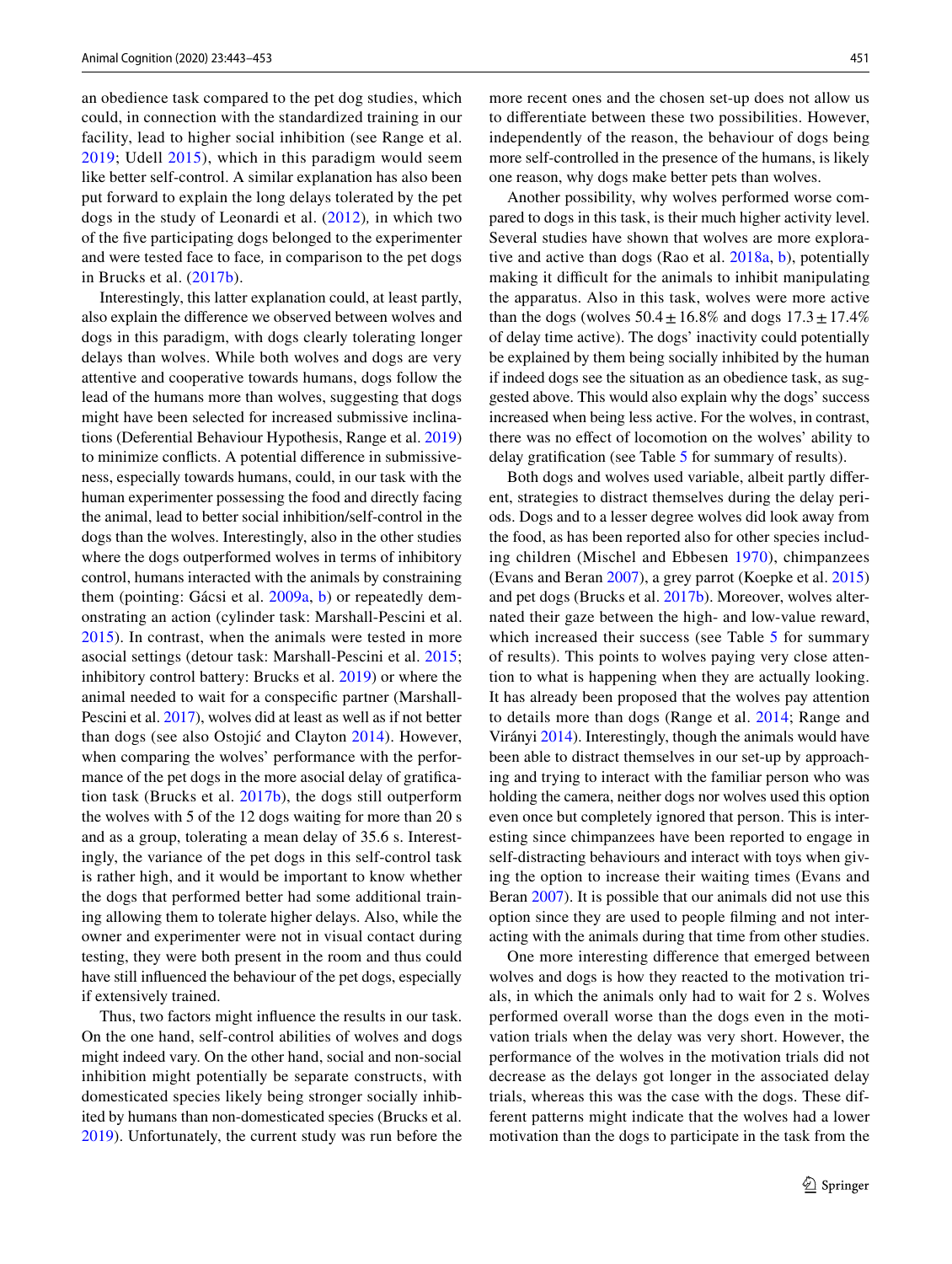beginning on, which might explain their worse performance in the delay trials compared to the dogs, whereas the dogs only lost their motivation with longer delays.

Alternatively, it is possible that the dogs and wolves were similarly motivated to participate in the task and their different performance in the motivation trials rather indicates that the wolves understood the task better in the sense that they learned that there are two kinds of trials: one type has very short waiting times worth waiting for and another type, where you have to continue waiting for longer times. Thus, it might be worthwhile to wait at least for 2 s, even if you do not want to wait for a long time. The imperfect performance of the wolves in the motivation trials might indicate a lack of inhibitory control, which might be reduced in the dogs due to the presence of the human (see above). However, if the wolves diferentiated between the two trials, this could have also infuenced their overall performance, since, with the strategy of waiting at least 2 s, they would be successful in at least half of the eight total trials, while not facing the frustration of having to wait in the longer delay trials. Moreover, by not waiting in the longer delays but in the motivation trials, they actually increased their reinforcement rate. Thus, the wolves might have employed a diferent, more beneficial strategy to cope with the task, explaining their worse performance in comparison to the dogs in the delay of gratifcation. This is a limitation in the study design that we did not anticipate and further studies should investigate, whether wolves and dogs indeed difer in how they take the reinforcement rate into account when faced with such tasks.

Finally, the fact that none of the animals—not even the wolves—diferentiated between the diferent reward types is not very surprising in hindsight. We recently conducted a study on the food preferences of wolves and dogs and realized that neither the wolves nor dogs express a preference for meat over sausage in a two-choice task, but that they prefer both sausage and meat over dry food (Rao et al. [2018a,](#page-11-28) [b\)](#page-11-29).

Overall, our results offer different explanations to why dogs waited longer than wolves in this task. First, dogs are indeed better at delaying gratifcation than wolves at least if a human is present. This is probably best explained by direct selection for social inhibition during the process of domestication (deferential behaviour hypothesis). It would be interesting to investigate whether the dogs and the wolves would perform more similarly if the task would be conducted in an asocial manner. Second, it is also possible that the animals had a diferent motivation to participate in the task or third, a diferent understanding of the task contingencies. Future studies need to disentangle these diferent explanations.

**Acknowledgements** Open access funding provided by Austrian Science Fund (FWF). The Wolf Science Centre was established by Zsófa Virányi, Kurt Kotrschal and Friederike Range and we thank all the helpers who made this possible hence indirectly supporting this research. We thank all animal trainers at the WSC for raising and caring for the animals: Rita Takacs, Marleen Hentrup, Christina Mayer, Marianne Heberlein, Lars Burkart, Katharina Kriegler, Caroline Ritter and Cindy Voigt. We further thank Sarah Marshall-Pescini for comments on a previous version of the manuscript.

**Authors' contributions** FR and ZV conceived and designed the study. FR coordinated the study and collected the data. DB coded part of the videos and analysed the data. FR helped analysing the data and drafted the manuscript. DB and ZV helped drafting the manuscript. All authors gave fnal approval for publication.

**Funding** This research was supported by funding from the European Research Council under the European Union's Seventh Framework Programme (FP/2007–2013)/ERC Grant Agreement n. [311870] and the Austrian Science Fund (FWF project number: 30704-B29) to Friederike Range. The authors further thank many private sponsors including Royal Canin for fnancial support and the Game Park Ernstbrunn for hosting the Wolf Science Center. The funders had no role in study design, data collection and analysis, decision to publish, or preparation of the manuscript.

#### **Compliance with ethical standards**

**Conflict of interest** All authors declare no competing interests.

**Open Access** This article is licensed under a Creative Commons Attribution 4.0 International License, which permits use, sharing, adaptation, distribution and reproduction in any medium or format, as long as you give appropriate credit to the original author(s) and the source, provide a link to the Creative Commons licence, and indicate if changes were made. The images or other third party material in this article are included in the article's Creative Commons licence, unless indicated otherwise in a credit line to the material. If material is not included in the article's Creative Commons licence and your intended use is not permitted by statutory regulation or exceeds the permitted use, you will need to obtain permission directly from the copyright holder. To view a copy of this licence, visit<http://creativecommons.org/licenses/by/4.0/>.

## **References**

- <span id="page-10-5"></span>Anderson JR, Kuroshima H, Fujita K (2010) Delay of gratifcation in Capuchin monkeys (*Cebus apella*) and Squirrel monkeys (*Saimiri sciureus*). J Comp Psychol 124:205–210. [https://doi.org/10.1037/](https://doi.org/10.1037/a0018240) [a0018240](https://doi.org/10.1037/a0018240)
- <span id="page-10-4"></span>Archer J (1976) The organization of aggression and fear in vertebrates. In: Bateson PPG, Klopfer PH (eds) Perspectives in Ethology. Plenum Press, New York, pp 231–298
- <span id="page-10-3"></span>Auersperg AMI, Laumer IB, Bugnyar T (2013) Goffin cockatoos wait for qualitative and quantitative gains but prefer 'better' to 'more'. Biol Lett 9:20121092.<https://doi.org/10.1098/rsbl.2012.1092>
- <span id="page-10-6"></span>Bates D, Maechler M, Bolker B, Walker S (2014) lme4: linear mixedefects models using eigen and S4. R Pack Vers 1:1–23
- <span id="page-10-2"></span>Beran MJ, Hopkins WD (2018) Self-control in chimpanzees relates to general intelligence. Curr Biol 28:574–579. [https://doi.](https://doi.org/10.1016/j.cub.2017.12.043) [org/10.1016/j.cub.2017.12.043](https://doi.org/10.1016/j.cub.2017.12.043)
- <span id="page-10-0"></span>Bray EE, MacLean EL, Hare BA (2014) Context specificity of inhibitory control in dogs. Anim Cogn 17:15–31. [https://doi.](https://doi.org/10.1007/s10071-013-0633-z) [org/10.1007/s10071-013-0633-z](https://doi.org/10.1007/s10071-013-0633-z)
- <span id="page-10-1"></span>Brucks D, Marshall-Pescini S, Wallis LJ, Huber L, Range F (2017a) Measures of dogs' inhibitory control abilities do not correlate